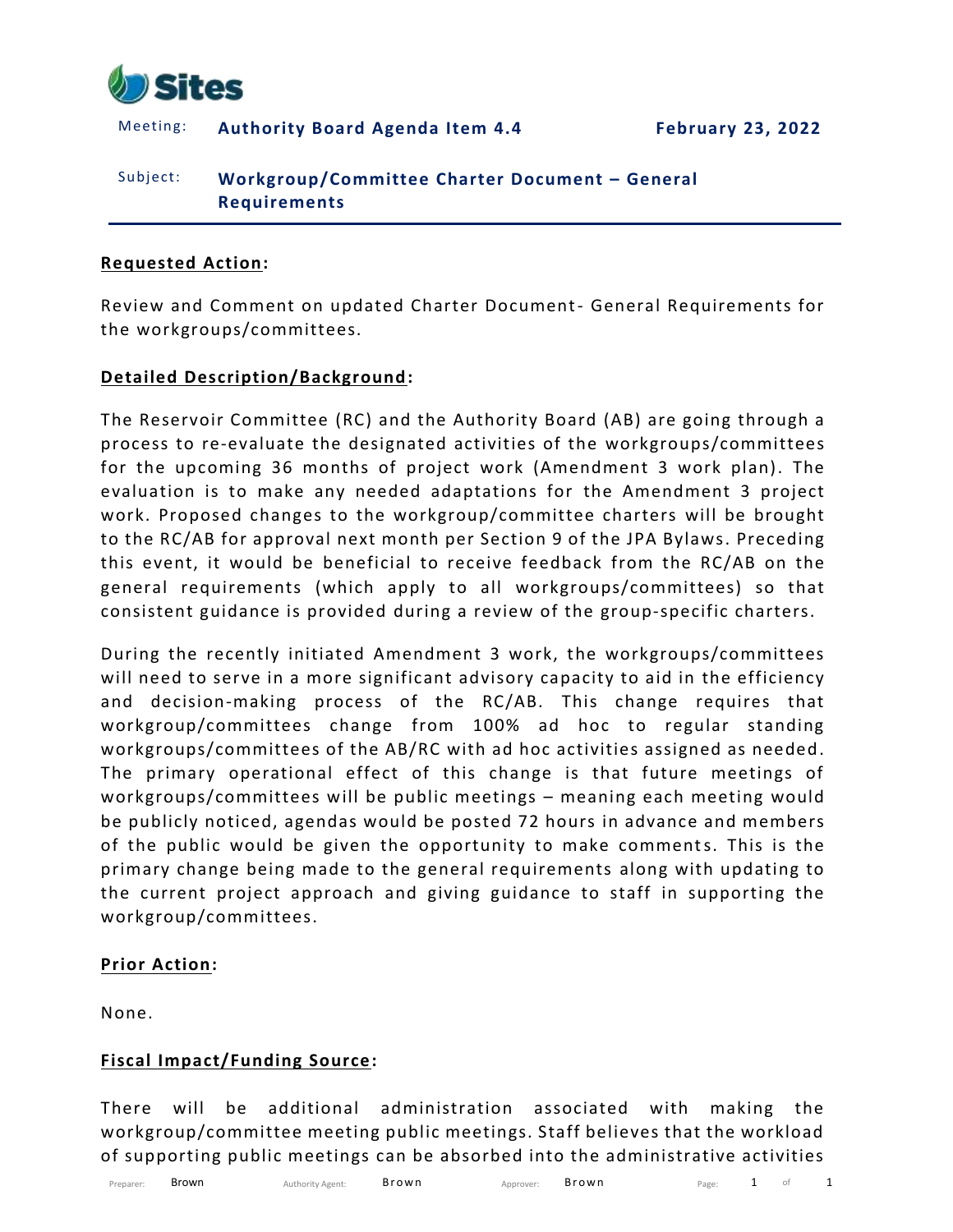already planned for Amendment 3. This could change if the Authority Board and/or Reservoir Committee wish to have additional requirements that go beyond Brown Act compliance (which are not reflected in the proposed general requirements).

## **Staff Contact:**

Jerry Brown

## **Attachments:**

Attachment A: Updated Charter Document -General Requirements.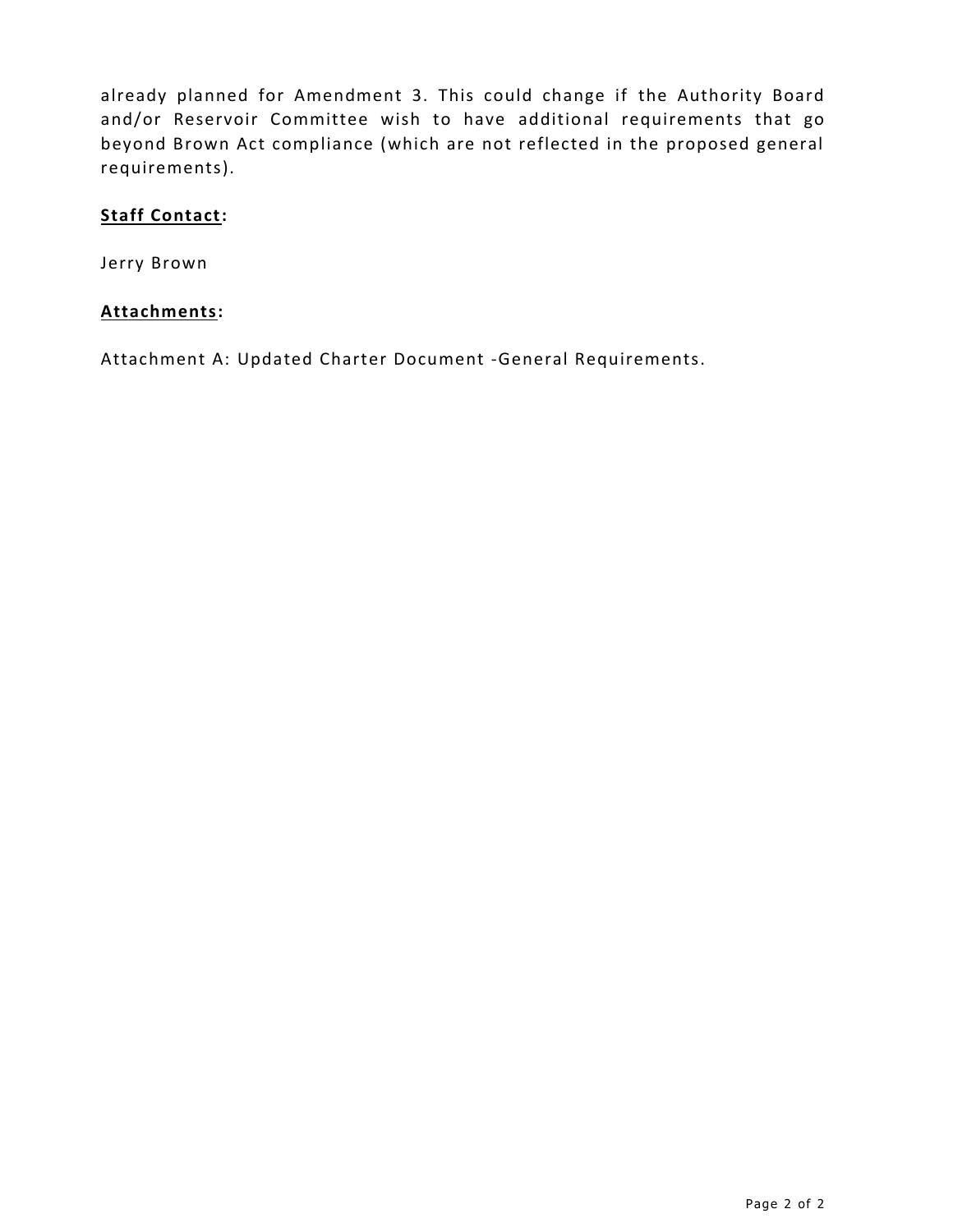# **Updated Charter Documents – General Requirements**

### **General Workgroup/Committee Purpose and Process:**

Effective, inclusive, and cost-efficient decision-making requires that the Authority Board and Reservoir Committee organization include workgroups and committees that review and consider items within topic areas prior to their consideration by the Authority Board and Reservoir Committee. The workgroup/committees are advisory to the Authority Board and Reservoir Committee and are responsible for developing recommendations for the Authority Board and Reservoir Committee's consideration.

### **Conducting Workgroup/Committee Meetings:**

All regular meetings of the workgroups/committees are considered standing meetings and are considered public meetings to be conducted in accordance with the Brown Act. The Staff Lead will produce the meeting agenda in consultation with the Chair. The Chair will determine the venue for the meeting (i.e. virtual, in-person, hybrid). Public comment will be taken during the meeting.

It may be necessary from time to time for the Chair to assign an Ad Hoc subgroup to evaluate a specific issue, within a specific timeframe, and bring the results to the full workgroup/committee for consideration. These activities are allowed, according to the Brown Act, to be conducted outside of public meetings. However, the results of the Ad Hoc would be reported either in the workgroup/committee or the board's public meeting.

## **Purpose of Workgroup/Committee Charter Document:**

The specific charter for the workgroup/committee should address, at a minimum, the following information:

- Define the topic areas to be covered by the applicable workgroup/committee.
- Identify the Authority Board and Reservoir Committee members that make up the workgroup/committee active members.
- The workgroup/committee is not delegated any decision -making authority, however, incoming to recommendations, the workgroup/committee Chair is encouraged to document the inclusive process by which issues and concerns of individual workgroup/committee members will be taken into consideration in coming to the final recommendation.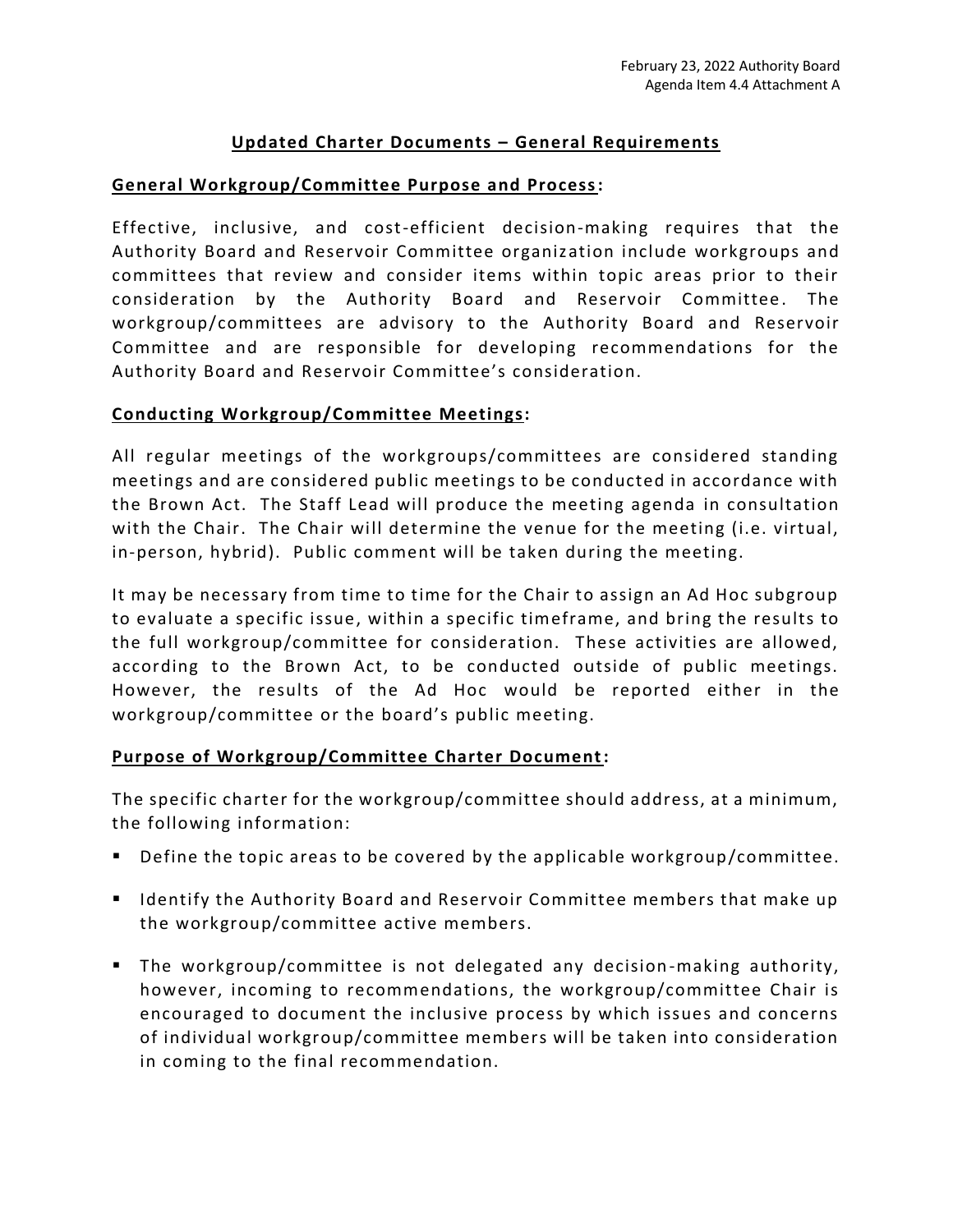**Staff Support of Workgroups/Committees:** Staff is expected to achieve inclusive results by bringing items to workgroups/committees to facilitate input and feedback of participants prior to taking final recommendations to the Authority and Reservoir Committee. In determining what items require workgroup/committee consideration, Staff should consider the following :

- Matters involving policy decisions, which generally answer the question "what needs to be done?", should be vetted with a workgroup/committee prior to being brought to the Authority Board/Reservoir Committee. The means and method (ie "how") to implement the Board's policy is a Staff function, however, due to the multi-agency and multi-benefit nature of the project, there may be circumstances where means and methods require board consideration. The Staff Lead should consult with the Chair in determining appropriate agenda items for consideration.
- The Authority Board and Reservoir Committee will be kept apprised of the work progress in critical areas of quality, time or cost sensitivity that may be of interest to the Authority Board or Reservoir Committee and/or the policymaking bodies of the participating agencies.
- Disagreements among participants should be evaluated and resolved through the workgroup/committee process. Unanimous consensus of the workgroup/committee is desireable for any recommendations coming to the Authority ore Reservoir Committee. If unable to be achieved, the workgroup/committee should reach a majority on the recommendation, and when brought to the Authority Board or Reservoir Committee, the dissenting views should be shared with the whole boards for consideration in their final voting on the measure.
- Where issues require an integrated response from multiple workgroups, Staff should seek guidance from the Coordination groups to designate the workgroup/committees assigned to consider the matter and Staff shall communicate the recommendation for the Authority Board and Reservoir Committee based on the integrated outcome.

**Participation in Workgroup/Committee:** Participants who are signatory to the JPA and/or Project Agreement and deemed to be in good standing are eligible for membership in the workgroup/committee. The total participation must be limited to less than a quorum. Chairs determine the workgroup/committee membership. Chairs may invite technical advisors who are not Authority Board or Reservoir Committee members, but whose specific knowledge and expertise is deemed essential to advise the workgroup/committee on specific issues.